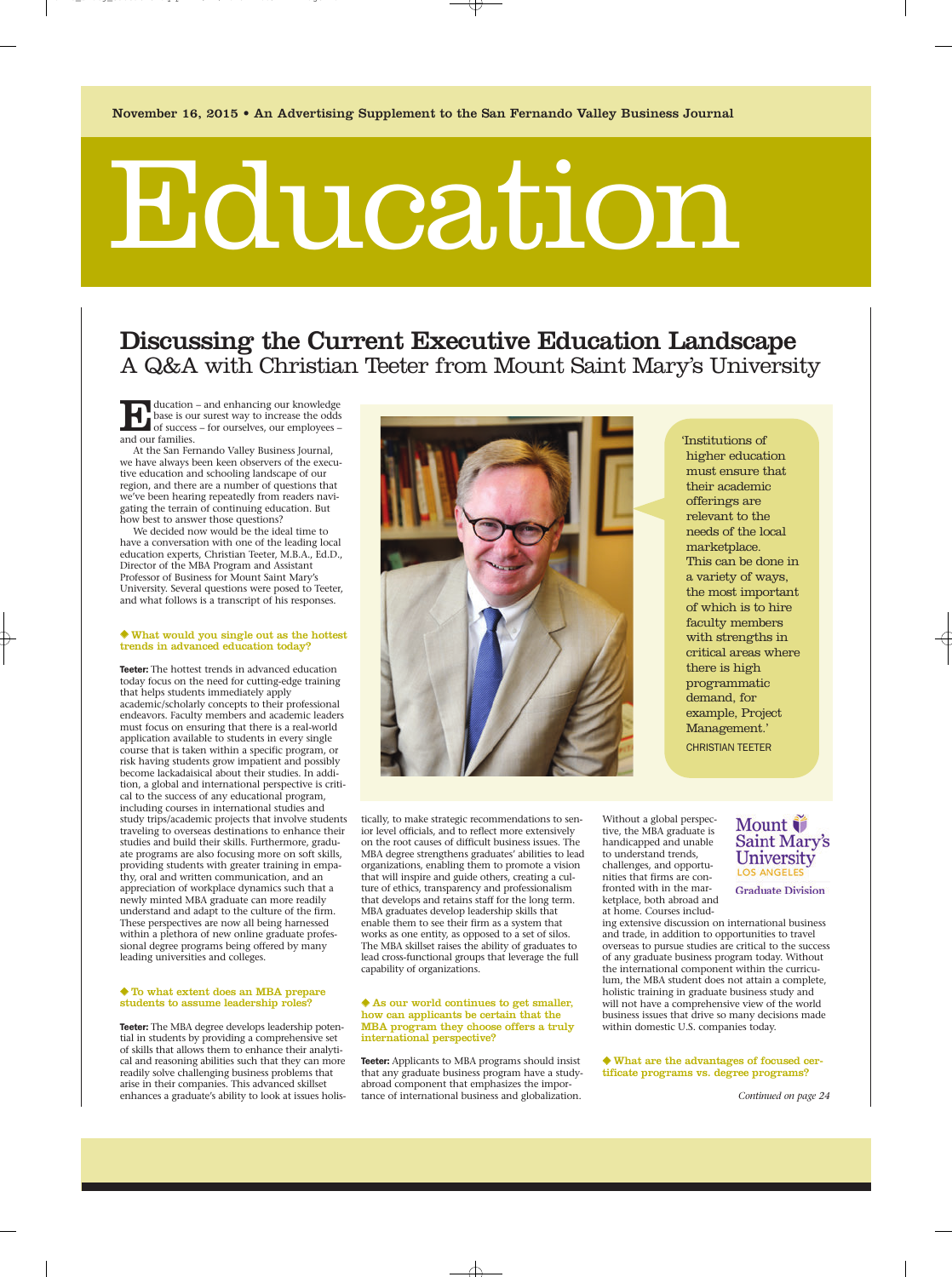#### EDUCATION



'Institutions of higher education can support full employment by ensuring that course curricula offer skills and training that are aligned with the needs of regional and local industries. This starts with community colleges working closely with local high schools to develop feeder programs to ensure students have pre-requisites for specific vocational courses and programs that are highly desired by local employers. Colleges must also consistently understand the pulse of local trade and collective bargaining organizations to understand developing labor trends, and where local employers are hiring for skilled labor.'

CHRISTIAN TEETER

#### *Continued from page 23*

Teeter: Focused certificate programs assist companies by meeting a specific need for employees. Business schools offer certificates in such areas as project management, entrepreneurship and many other disciplines to strengthen the skillset of employees while allowing them to leverage their already extensive skillsets and backgrounds. Certificate educational opportunities ensure that businesses have the opportunity to develop staff skills in a variety of areas, without necessarily needing to complete a full degree program. Certificates, because they are more limited in nature as opposed to a full degree program, enable organizations to have employees focus on specific topics for which the firm may have limited resources or depth. Certificate programs can also be completed by students with much greater expediency than a full degree program. While not providing the holistic perspective of a comprehensive degree program, certificate education maintains an invaluable niche in the higher education market by providing corporations a chance to meet the short-term vocational needs of their staff.

#### ◆ What should higher education institutions do to ensure their programs, certificates and offerings are aligned with the specific needs of employers in the region?

Teeter: Institutions of higher education must ensure that their academic offerings are relevant to the needs of the local marketplace. This can be done in a variety of ways, the most important of which is to hire faculty members with strengths in critical areas where there is high programmatic demand, for example, Project Management. In addition to building a cutting-edge faculty that is able to teach students the most relevant skills, institutions should regularly seek the advice of local business leaders, through advisory boards and other groups that can provide strategic guidance to academic planners as they build curricula for students. Institutions must also actively participate in the community to ensure long term relationships with local service and business groups that have long-standing connections to regional and national corporations.

#### ◆ How are specific businesses developing their existing employees through continued professional development/continuing education?

Teeter: In addition to sending employees for graduate business study, many corporations now maintain internal training arms that develop and grow staff skills. Entities such as "Goldman Sachs University" and related units within major firms promote the growth of skills of staff through internal resources. In addition to internal training units, many organizations have formalized structured succession planning apparatuses in order to ensure continuity of leadership for critical functions in the wave of mass retirements

facing many firms today. The development of many internal "Leadership Academy" functions within corporations and institutions promotes a consistent culture of succession planning while also enhancing the skills of staff. These functions, in addition to supporting advanced study for staff, promote a learning environment within organizations that promotes the growth and retention of staff. These functions also promote a greater understanding of the corporate culture, of how the firm, "gets things done" providing staff with enhanced "soft-skills" supporting their daily functions.

#### ◆ How can all universities, colleges and higher education institutions in the region collaborate toward full employment?

Teeter: Institutions of higher education can support full employment by ensuring that course curricula offer skills and training that are aligned with the needs of regional and local industries. This starts with community colleges working closely with local high schools to develop feeder programs to ensure students have prerequisites for specific vocational courses and programs that are highly desired by local employers. Colleges must also consistently understand the pulse of local trade and collective bargaining organizations to understand developing labor trends, and where local employers are hiring for skilled labor. Universities, on top of curriculum, must emphasize the importance of professional networking for students and should continually work to establish recruiting opportunities for candidates by actively participating in hiring regimes in their local regions. Oral and written communication skills, critical thinking abilities and the development of social skills should be emphasized for all undergraduates, not to mention job-interviewing skills through regular mock interview simulations.

#### ◆ Looking to our youth, how important is a good high school education as a foundation when considering our future workforce?

Teeter: A high school education remains critical to the future success of any student. High schools in the U.S. must reinforce the significance of Mathematics, Science, Literature and other liberal arts disciplines by promoting a culture that emphasizes that one "learns how to learn" through the practice of lifelong learning. Without strong foundations in analytical reasoning capabilities and reading/writing skills, a high school student faced with these limitations faces a challenging future, because she/he no longer competes with the youth of the same region, but of the world.

◆ In what ways are colleges and universities keeping pace with the significant changes brought about by advances in digital technology and social media?

Teeter: Colleges and universities have embraced social media institutions such as Facebook, Twitter and LinkedIn to promote their programs and also to support their professional networks. Constant posts to Facebook and Twitter provide students, faculty, alumni and friends with quick news about important issues facing the school, or about the football team's success, or the appointment of a new senior executive. The recent tragedy at UC Merced underscored the power of social media by news outlets following the school's Twitter feed to learn the outcome of the attack that took place on the campus. Social media amplifies the institution's ability to promote the organization's brand and to outreach to its alumni and other constituent groups. Without a focus on social media, the institution of higher learning and its programs will lag behind the competition with a limited online presence that may not be fully understood.

#### ◆ What are some things MBA applicants should look for to be certain the program they choose provides life-long learning opportunities?

Teeter: Applicants seeking a culture of lifelong learning must select MBA programs that encourage graduates to return for future study, allowing the student to return to continue to invest in her/his degree and to sharpen one's skills years after graduation. Applicants should also seek MBA programs that have active alumni programs that promote intellectual engagement via speakers, networking activities, and other professional events that encourage alumni to re-engage with alma mater in a constructive way. Applicants should also ponder the executive education opportunities offered by business schools in reinforcement of lifelong learning approaches to business study.

#### ◆ Looking to the future, what is the single biggest change coming to the world of higher education in the next 10 years?

Teeter: The high-tuition/high-aid model that prevails in higher education today is likely to cease functioning within the next decade. Given the crisis of student loan debt that has erupted in the last generation and the consistent increases in tuition, higher education will likely need to develop a new model of scaling its activities to slow the growth of tuition, not to mention administrative costs. The book, "Why Does College Cost So Much" by Archibald and Feldman (2010) emphasizes the underlying costs supporting the high-tuition/high-aid model but in the long run, colleges and universities will have to become more creative, scaling more programs online, restructuring their staff levels, and revising academic programs in an effort to reign in costly annual tuition hikes that are no longer affordable. These pressures on cost, combined with ever-increasing demand for online educational offerings from students, is likely to bring about a major shift in the landscape, leading some institutions to merge, close, or to restructure their academic offerings entirely.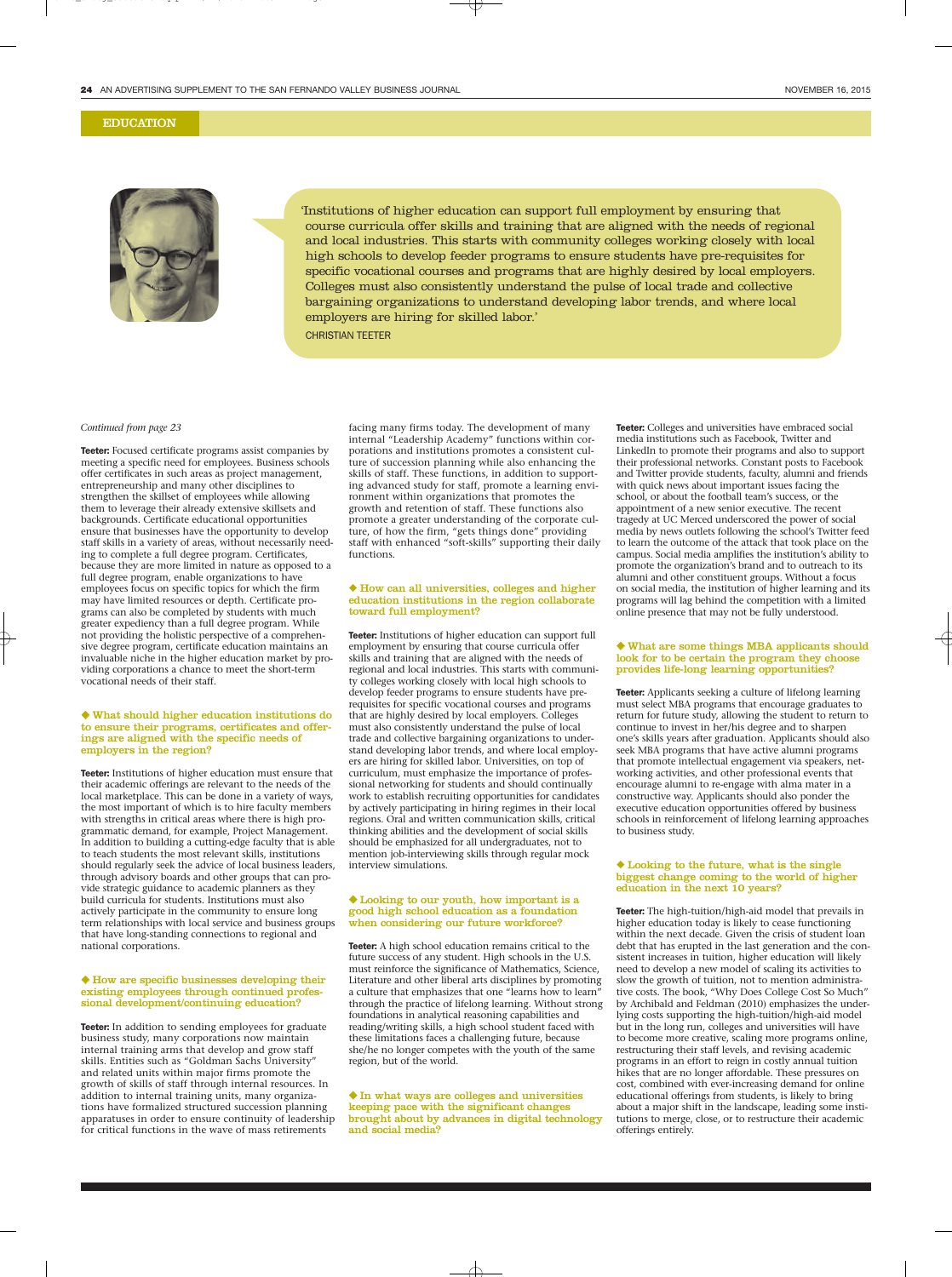#### EDUCATION

# Global Perspective: Interest in MBA at Nine Year High in 29 Countries Worldwide

The Association of MBAs' 2015 Global Conference for Deans and MBA Directors held in Prague recently attracted more than 190 delegates from 143 business schools in 40 countries. Among central topics for this year were online education, key global and regional trends in MBA demand and future evolution of MBA, MBM and DBA programs.

#### Global trends in MBA education

There are clear signs of growing interest in online education (as much as 22% of prospective MBA students in the USA would consider an online MBA program). Moreover, the phenomenon of MOOCs (Massive Open Online Courses), recently backed by universities such as Harvard, Wharton and Stanford, has changed the nature of the discussion and given online education greater credibility and recognition.

Corporate employers, on the other hand, still remain skeptical about general management programs online; only 15% of employers in the USA would consider them beneficial for prospective employees. This is in clear contrast to general attitudes employers have towards the MBA – 85% of large enterprises actively recruit MBA graduates. This is further reflected in their career success paths – 44% of business alumni who graduated before 1990 are at C-level or executive positions worldwide, while the percentage for those who graduated in 19902000 is 38%.

Among trends in MBA education is the growing quality of programs in Asia. In the year 2000, 32 of the top 40 MBA programs were in the USA, with the remaining eight in Europe. Currently, only 19 are in the USA, 13 in Europe and eight in Asia.

The new asset-free digital business models of Uber, AirBnb or Alibaba demonstrate the need for new types of MBA programs with focus on data analytics, data driven marketing and greater development of soft skills. "Millennials" or generation "Y" (those born between 1980-2000) also have specific preferences that need to be reflected in MBA programs – such as (surprisingly) lower interest in online education (they want to have the classroom experience), more entrepreneurial attitudes (often going from school directly into start-ups) and different motivation drives (changing the world, rather than earning more).

#### Value proposition of the MBA is shifting from career switch to entrepreneurship – driven by China, Africa and Latin America

In 2010 almost half (46%) of respondents surveyed by GMAC said their goal and reason for doing an MBA was a career switch (accelerating their career by changing employer or even moving to a new segment or industry). This was followed by 35% of those looking to enhance their career (that is to grow and

be more recognised in their current employment).

While career switch and enhancement remained leading goals in 2014 (with 38% and 34%, respectively), the share of aspiring entrepreneurs (those who planned to start their own business during MBA study or immediately after it) increased by nine percentage points to 28%. This has been driven mainly by aspiring entrepreneurs in Africa, Central and Southern Asia, Latin America and the Middle East.

The three countries with the highest percentage of parents contributing to MBA funding are Italy (46%), China (44%) and France (34%). Lowest parent contribution is traditionally in the USA (10%).

#### Interest in MBA at a nine year high in 29 countries worldwide

Statistics from GMAT admission tests show that 29 countries worldwide are at a nine year high in the number of admission tests taken (the number of GMAT tests taken strongly correlates with interest in MBA programs). This includes Germany, Austria, Netherlands, Poland and Denmark in Europe and many emerging economies from Africa (Ghana, Senegal), Asia (Mongolia, Vietnam, Myanmar) and South America (Colombia, Peru, Uruguay).

One year full time MBA program is the most preferred degree by Western European, Canadian and African residents.

The GMAT (Graduate Management Admission Test) is the leading admission test in MBA education programs. It is currently used by more than 2100 universities and institutions and taken more than 230 000 times annually. It is administered by GMAC (Graduate Management Admission Council) which also regularly surveys test participants and issues annual survey reports.

#### The future of online learning - Blended learning will triumph

The level of disruption caused by MOOCs is much lower than initially expected - MOOCs are actually expanding the market by lowering entry barriers for learners who otherwise would not have an opportunity to access education. The concept of learning is changing over time. Whilst in theory every topic in the MBA curriculum can be taught online, including the much discussed skills development, combining 'content and context' - online learning with personal experiences - in a hybrid model of education, is according to many conference delegates, the best way forward.

*Information for this article was provided by AMBA, the international impartial authority on postgraduate business education and the only global MBA-specific accrediting body. Established in 1967, it sets the global standard for accrediting MBA, DBA and MBM programs.*



Our innovative, weekend-only, MBA program is designed to empower executives and emerging leaders with the tools they need to effectively lead their organizations. Classes are offered on alternating weekends in downtown Los Angeles to accommodate full-time working professionals.

**NEXT INFORMATION SESSION** December 12th Saturday 10am-12pm

**MONEY** MAGAZINE'S NO. 1 U.S. SCHOOL COLLEGES THAT ADD THE MOST VALUE

Mount *i* Saint Mary's University **LOS ANGELES** 

**Graduate Division** 

Los Angeles is our Business

WWW.MSMU.EDU/SFVBJ 213.477.2800 GradPrograms@msmu.edu